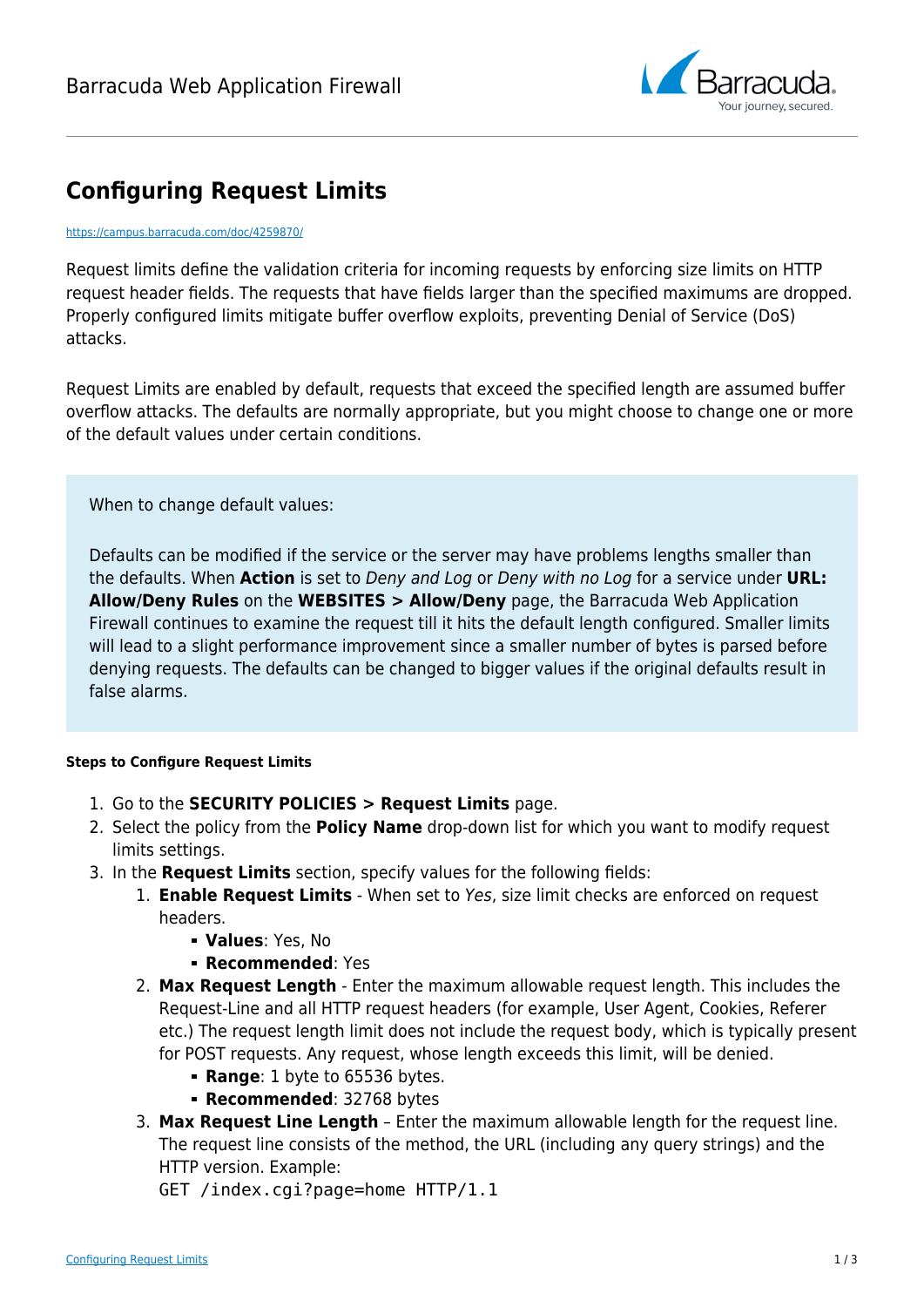

In the above request line, GET is the method, /index.cgi?page=home is the URL and HTTP/1.1 is the version. The length of the entire line is considered when checking for request line length.

- **Range: 1 byte to 65536 bytes.**
- **Recommended: 4096 bytes**
- 4. **Max URL Length** Enter the maximum allowable URL length including the query string portion of the URL.
	- **Range**: 1 byte to 128 kilobytes. No value (empty) implies unlimited.
	- **Recommended: 4096 bytes**
- 5. **Max Query Length** Enter the maximum allowable length for the query string portion of the URL.
	- **Range**: 1 byte to 60000 bytes. No value (empty) implies unlimited.
	- **Recommended: 4096 bytes**
- 6. **Max Number of Cookies** Enter the maximum number of cookies to be allowed.
	- **Range**: 1 to 1024. If no value is provided or if the field is left empty, it indicates unlimited value.
	- **Recommended**: 40
- 7. **Max Cookie Name Length** Enter the maximum allowable length for cookie name.
	- **Range**: 1 byte to 1024 bytes. No value (empty) implies unlimited.
		- **Recommended: 64 bytes**
- 8. **Max Cookie Value Length** Enter the maximum allowable length for a cookie value. Requests with cookie values that are larger than the defined setting are denied.
	- **Range**: 1 byte to 32768 bytes. No value (empty) implies unlimited.
	- **Recommended: 4096 bytes**
- 9. **Max Number of Headers** Enter the maximum number of headers in a request. If there are more headers than this limit in the request, the request is denied.
	- **Range**: 1 to 40. No value (empty) implies unlimited.
	- **Recommended**: 20
- 10. **Max Header Name Length** Enter the maximum allowable length for header name.
	- **Range**: 1 byte to 1024 bytes. No value (empty) implies unlimited.
	- **Recommended: 32 bytes**
- 11. **Max Header Value Length** Enter the maximum allowable length for any request header. A request header could either be an HTTP protocol header such as "Host," "User-Agent" and so on, or a custom header such as "IIS Translate". A request may contain any number of these headers.
	- **Range**: 1 byte to 64 kilobytes. No value (empty) implies unlimited.
	- **Recommended: 1024 bytes**

This setting does not apply to cookies. Cookie lengths are instead controlled by the cookie related parameters, **Max Cookie Name Length,** and **Max Cookie Value Length**.

4. Click **Save**

.